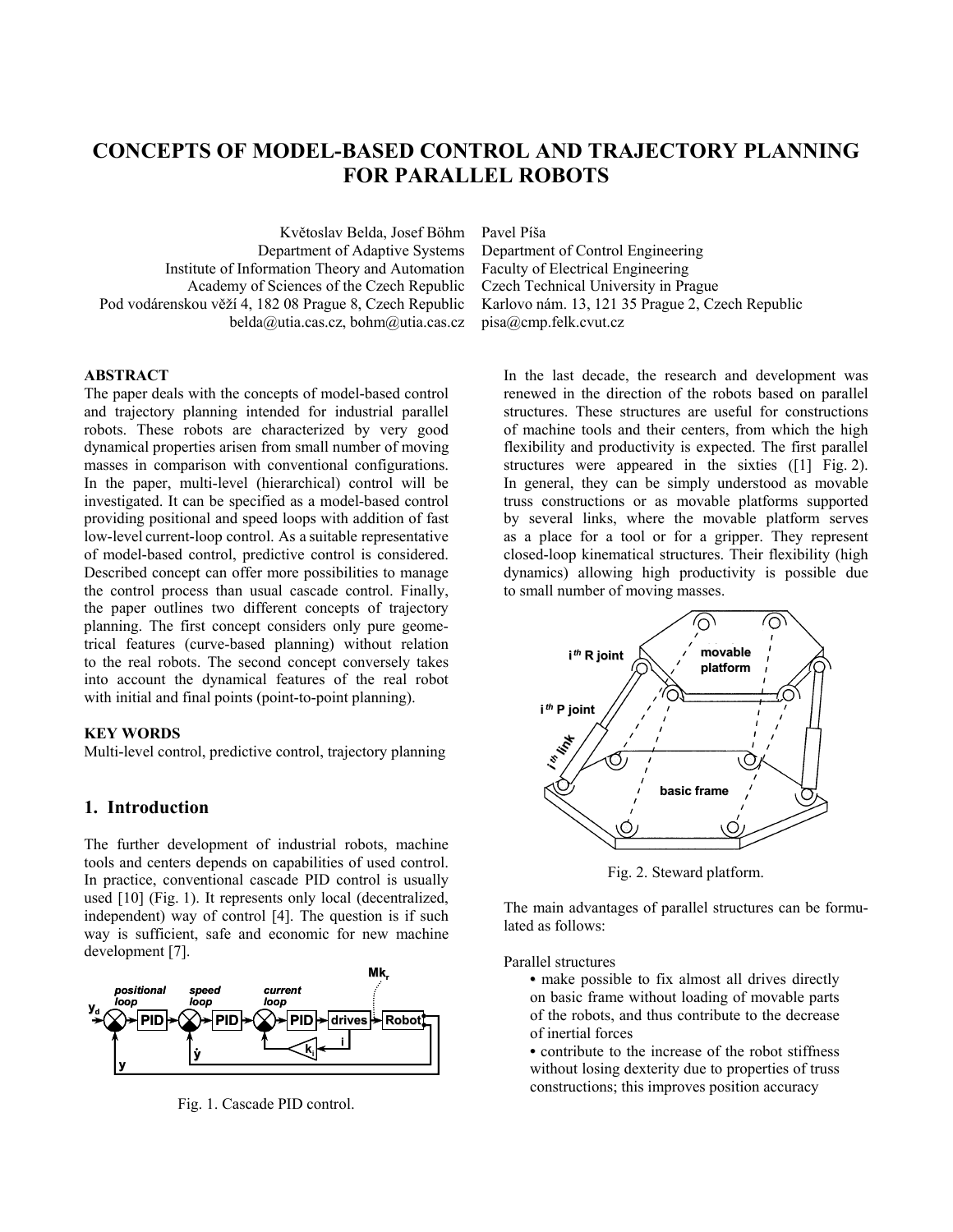In regards to the question of control, such robots need appropriate control strategy providing cooperation of each drive in parallel structure. Conventional local techniques like PID control have no energy optimization [4]. It limits robot capacity. In some cases, it is not safe, because the interrelations among individual drives through parallel links and movable platform are not considered and it can cause undesired antagonistic behavior of drives [8].

To prevent the drives from these undesirable events, some model description of energy decoupling in the robot is necessary. However, when some model is considered, then the use of some global (centralized) model-based control strategy is more effective [8]. Nevertheless, the local control can be useful as a fast sub-drive control, of which desired values are generated on higher level by some model-based controller, which provides optimal and safe energy distribution.

One such combination "multi-level (hierarchical) control" will be investigated here (Fig. 3). It can be clearly specified as a high-level model-based control providing positional and speed loops with addition of fast low-level current-loop control. The high-level model-based control corresponds to the dynamics of mechanical part of the robots and on the other hand, low-level control corresponds to the dynamics of the drives (electrical part). This part is faster than dynamics of mechanical part and therefore is separated from high-level control. This concept can offer more possibilities to manage the control process than usual use of cascade control.



Fig. 3. Multi-level (hierarchical) control circuit. (Torques: Mk<sub>n</sub> - desired, Mk<sub>m</sub> - measured, Mk<sub>r</sub> - real)

As a suitable representative of model-based control, predictive control is considered. It will be introduced at the beginning parts of the paper. Firstly, a composition of the robot model will be introduced. Then the main points of design of predictive control will be explained.

Another issue connected to the control is a correct specification of the robot motion. Let us call this issue as trajectory planning. It represents time-parameterization of desired geometrical path (e.g. contour of the workpiece). In general, there are two different concepts. The first concept considers only pure geometrical features (curve-based planning) without relation to the real robot. The second concept conversely takes into account the dynamical features of the real robot and initial and final path points (point-to-point planning). Trajectory planning will be summarized in the second part of the paper.

# **2. Model Composition**

To use model-based control, it is necessary to have some suitable model of the controlled system, in our case, model of the robot. In general, parallel robots represent multi-body systems, which can be straightforwardly described in physical coordinates by Lagrange's equations of mixed type [1]. These equations lead to the system of differential algebraic equations – DAE (1)

$$
\mathbf{M}\ddot{\mathbf{s}} - \mathbf{\Phi}_s^T \mathbf{\lambda} = \mathbf{g} + \mathbf{T} \mathbf{u}
$$
  
\n
$$
\mathbf{f}(\mathbf{s}) = \mathbf{0}
$$
 (1)

where **M** is a mass matrix, **s** is a vector of physical coordinates (their number is usually greater than number of degrees of freedom – DOF),  $\Phi$ , is a Jacobian,  $\lambda$  is a vector of Lagrange's multipliers, **g** is a vector of other internal relations, matrix **T** connects inputs **u** to appropriate differential equations and algebraic equations  $f(s) = 0$  represent geometrical constraints.

As mentioned, the model (1) is a DAE system, which is moreover nonlinear. It is not suitable for control design. However, it can be transformed to different form [3], to the system of ordinary differential equations in independent coordinates **y** , which correspond to DOF:

$$
\ddot{\mathbf{y}} = \mathbf{f}(\mathbf{y}, \dot{\mathbf{y}}) + \mathbf{g}(\mathbf{y})\mathbf{u}
$$
 (2)

 $f(y, \dot{y})$  represents robot dynamics;  $g(y)$  is input matrix. The model (2) can be rewritten in the state-space formula:

$$
\dot{x} = f(x) + G(x)u
$$
  
y = H x, 
$$
x = [y, \dot{y}]^T
$$
 (3)

which is simpler and more transparent for handling with multi-input multi-output systems as robots usually are. Due to discrete realization of the control, the model (3) is discretized. To use standard discretization via expansion of exponential functions, the nonlinear vector  $f(x)$  in (3) has to be linearized. It can be provided by decomposition according to [9] leading to the linear form:

$$
\dot{\mathbf{x}} = \mathbf{F}(\mathbf{x})\mathbf{x} + \mathbf{G}(\mathbf{x})\mathbf{u}, \quad \mathbf{x} = [\mathbf{y}, \dot{\mathbf{y}}]^T
$$
\n
$$
\mathbf{y} = \mathbf{H} \mathbf{x}
$$
\n(4)

The obtained form (4) represents the robot dynamics identically as model (2) or (3); the individual elements of state and input matrices  $F(x)$  and  $G(x)$  has to be recomputed on-line for appropriate topical robot state **x** . Output matrix **H** is rectangular identity matrix (it is equal output matrix  $C$  in (5)). The used decomposition is described in [9] and its real use is shown in [4] or [8]. Then, after discretization of (4), the obtained model has following form:

$$
\mathbf{x}(k+1) = \mathbf{A}(k)\mathbf{x}(k) + \mathbf{B}(k)\mathbf{u}(k)
$$
\n
$$
\mathbf{y}(k) = \mathbf{C}\mathbf{x}(k)
$$
\n
$$
\mathbf{y}(k) = \mathbf{C}\mathbf{x}(k)
$$

That form is convenient for predictive control design.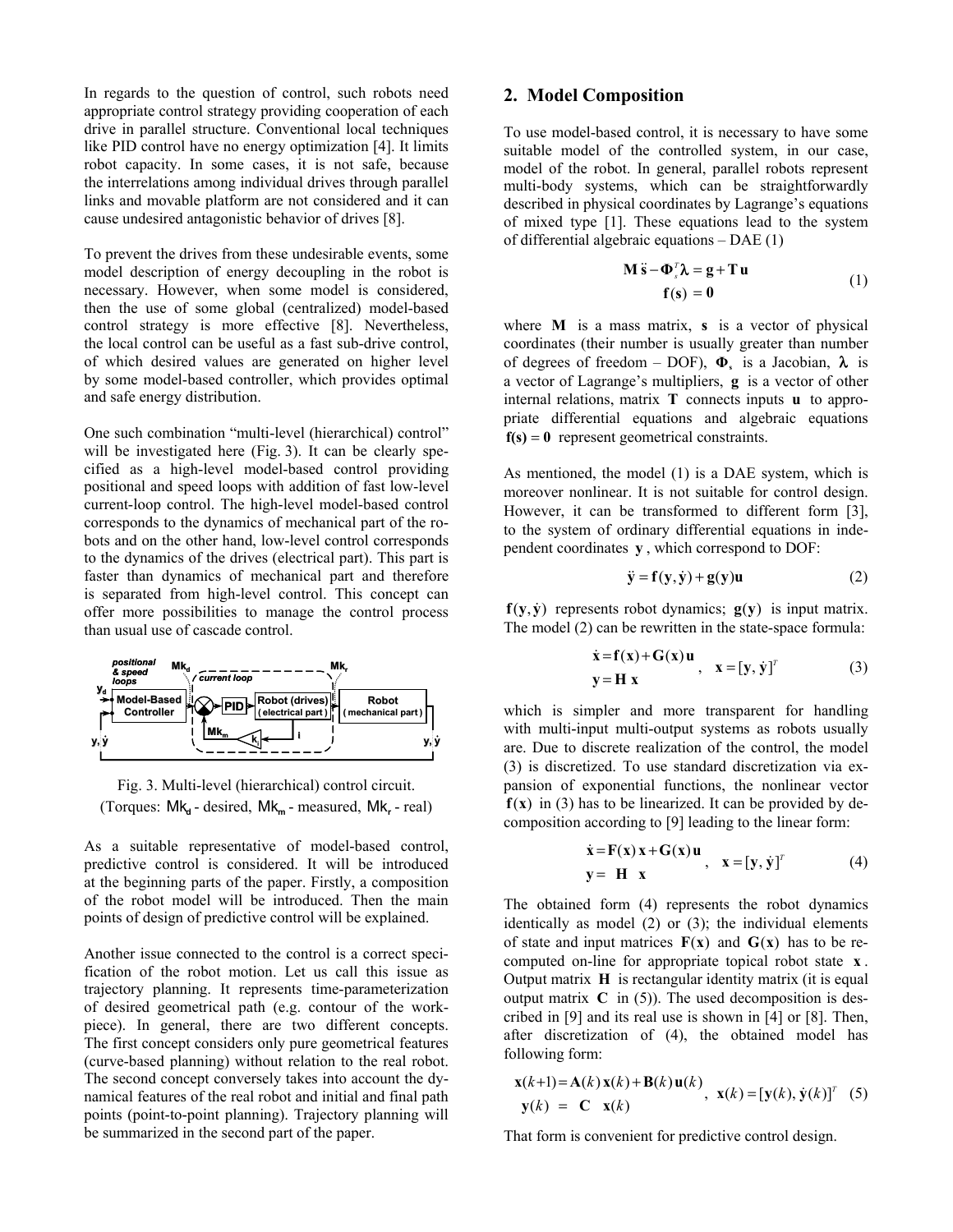### **3. Predictive Control**

Predictive Control is a multi-step control, which is based on equations of predictions and the local minimization of quadratic criterion [2]. The equations of predictions involve the model and serve for prediction of future robot behavior.

The behavior, i.e. future robot outputs are substituted just by the predictions obtained from topical system state and application of the model. Control actions represent unknown parameters, which are computed.

The predictions are compared with future desired values (desired robot motion) in quadratic criterion. By its minimization, the unknown control actions are determined. The next two subsections deal with these principles.

#### **3.1 Equations of Predictions**

Equations of predictions serve for the expression of feedforward within horizon of predictions *N* . On their basis, dominant part of control actions is determined. Using discrete state-space form (5), the equations have following form:

$$
\hat{\mathbf{x}}_{(k+1)} = \mathbf{A} \mathbf{x}_{(k)} + \mathbf{B} \mathbf{u}_{(k)} \n\hat{\mathbf{y}}_{(k+1)} = \mathbf{C} \mathbf{A} \mathbf{x}_{(k)} + \mathbf{C} \mathbf{B} \mathbf{u}_{(k)} \n\vdots \qquad \vdots \qquad \vdots \qquad \ddots \n\hat{\mathbf{x}}_{(k+N)} = \mathbf{A}^{N} \mathbf{x}_{(k)} + \mathbf{A}^{N-1} \mathbf{B} \mathbf{u}_{(k)} + \dots + \mathbf{B} \mathbf{u}_{(k+N-1)} \n\hat{\mathbf{y}}_{(k+N)} = \mathbf{C} \mathbf{A}^{N} \mathbf{x}_{(k)} + \mathbf{C} \mathbf{A}^{N-1} \mathbf{B} \mathbf{u}_{(k)} + \dots + \mathbf{C} \mathbf{B} \mathbf{u}_{(k+N-1)}
$$
\n(6)

It can be rewritten in more condensed matrix notation:

$$
\hat{\mathbf{y}} = \mathbf{f} + \mathbf{G} \mathbf{u} \tag{7}
$$

$$
\mathbf{f} = \begin{bmatrix} \mathbf{C}\mathbf{A} \\ \vdots \\ \mathbf{C}\mathbf{A}^N \end{bmatrix} \mathbf{x}(k), \quad \mathbf{G} = \begin{bmatrix} \mathbf{C} & \mathbf{B} \cdots & \mathbf{0} \\ \vdots & \ddots & \vdots \\ \mathbf{C}\mathbf{A}^{N-1} & \mathbf{B} \cdots & \mathbf{C}\mathbf{B} \end{bmatrix}
$$

Vector  $f$  represents free responds from time instant  $k$ , i.e. for  $\mathbf{u} = \mathbf{0}$ . The product  $\mathbf{G}\mathbf{u}$  compensates differences of the responds from desired values within the horizon *N* .

#### **3.2 Computation of Control Actions**

The control actions are determined on the basis of minimization of quadratic criterion

$$
J_{k} = \sum_{j=1}^{N} \left\{ \left\| (\hat{\mathbf{y}}_{(k+j)} - \mathbf{w}_{(k+j)}) \mathbf{Q}_{y} \right\|^{2} + \left\| \mathbf{u}_{(k+j-1)} \mathbf{Q}_{u} \right\|^{2} \right\} \tag{8}
$$

where *N* is a horizon of predictions;  $Q_\nu$  and  $Q_\nu$  are penalizations; and  $\mathbf{w}_{(k+j)}$  are desired values [5].

That criterion is suitable condensed in matrix notation

$$
J_{k} = [(\hat{\mathbf{y}} - \mathbf{w})^T \mathbf{u}^T] \begin{bmatrix} \mathbf{Q} \mathbf{y} & \mathbf{0} \\ \mathbf{0} & \mathbf{Q} \mathbf{u} \end{bmatrix}^T \begin{bmatrix} \mathbf{Q} \mathbf{y} & \mathbf{0} \\ \mathbf{0} & \mathbf{Q} \mathbf{u} \end{bmatrix}^T \begin{bmatrix} \hat{\mathbf{y}} - \mathbf{w} \\ \mathbf{u} \end{bmatrix}
$$
(9)

from which, only one part (square-root) is sufficient to be minimized.

$$
\mathbf{J} = \begin{bmatrix} \mathbf{Q} & \mathbf{0} \\ \mathbf{0} & \mathbf{Q} \mathbf{u} \end{bmatrix} \begin{bmatrix} \hat{\mathbf{y}} - \mathbf{w} \\ \mathbf{u} \end{bmatrix} = \begin{bmatrix} \mathbf{Q} & \mathbf{G} \\ \mathbf{Q} & \mathbf{u} \end{bmatrix} \mathbf{u} - \begin{bmatrix} \mathbf{Q} & \mathbf{w} & \mathbf{F} \\ \mathbf{0} & \mathbf{0} \end{bmatrix} \qquad (10)
$$

The minimization leads to the solution of algebraic equations [6] for unknown control actions

$$
\begin{bmatrix} Q_y G \\ Q_u \end{bmatrix} u - \begin{bmatrix} Q_y (w - \overline{f}) \\ 0 \end{bmatrix} = 0
$$
  
A  $u -$  b = 0 (11)

Obtained vector **u** represents control actions for whole horizon *N*. However, only first appropriate actions are really applied to the robot. The process of minimization is repeated in every time step for appropriately updated model (5).

# **4. Local Current Control Loop**

In this section, the assumptions and expected properties of addition of local current control loop to model-based control will be introduced. (The model-based control represents positional and speed loop together.)

Properties of the current loop depend on used drive (motor). Usual motors in robotic applications are brushes DC (direct current) motors, brushless EC (electronically commuted) motors (sometimes called brushless DC motors), and synchronous brushless AC (alternating current) motors [10]. From mathematical-physical analysis viewpoint, they have the same description, only the number of activated coils has to be taken into account. For simplicity, let DC motor is considered. Such motor, having permanent magnets in stator, is described by ordinary differential equation (12) of second order:

$$
\ddot{M}_k + \frac{R}{L} \dot{M}_k + \frac{k_{m_1} k_{m_2}}{J L} M_k = \frac{k_{m_1}}{L} \dot{u}
$$
 (12)

where  $k_{m_1}$  and  $k_{m_2}$  are torque and speed constants,  $R, L$  is resistance and inductance and *J* is inertia moment of rotor. Equation (12) corresponds to the scheme in Fig. 4.



Fig. 4. Block scheme of brushes DC motor with permanent magnet in the stator.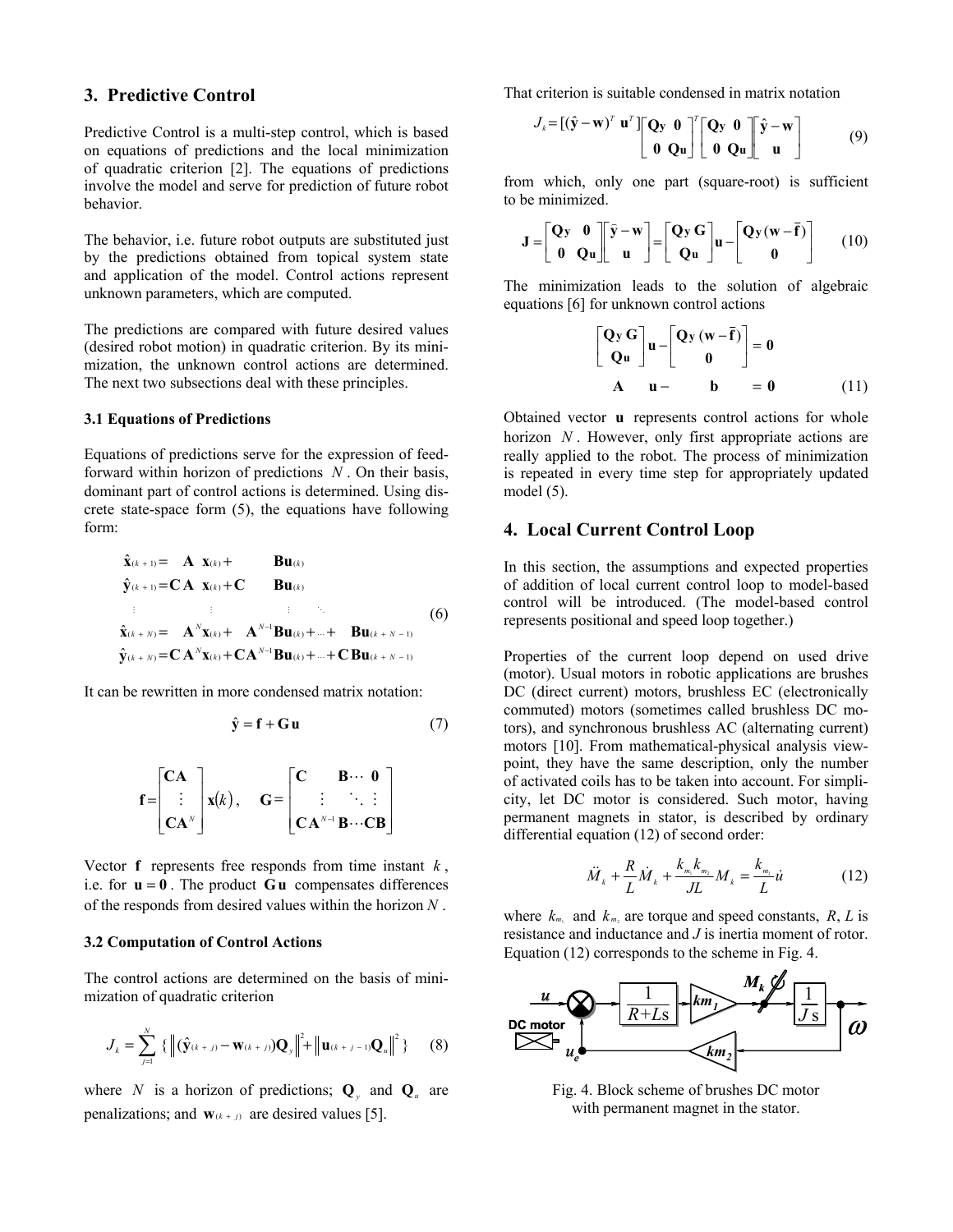The motors in robotics applications have relatively high gear ratio. Thus, in spite of 'small' speed of robot input, the motor revolutions are not small and moreover, they change their sense very often.

This situation increases undesired influence of internal induced voltage (negative feedback in Fig. 4), which acts against current, and thereby decreases the motor torque. This undesired property can be reduced just by addition of current loop (Fig. 5).



Fig. 5. The local current loop.

The current is usually measured by Hall sensor. The difference of desired value of current (torque from predictive controller) and real value of current is transformed by current loop to desired voltage on the motor, which is realized by pulse-width modulation (PWM). This modification of model based control improves the dynamics of the drives and enables robot to use states near its limits leading to effective distribution energy and increase of machine tool productivity.

## **5. Concepts of Trajectory Planning**

Trajectory planning is one of inherent preparative operations before starting real control process of robot motion. Its objective is to generate the reference inputs **w** describing desired motion. Real trajectory is usually given by a number of different parameters: technological (e.g. suitable machining velocities, motion orientation etc.) and constructional (lengths, radiuses, shapes etc.).

The planning can be considered either from kinematical point of view, where paths of the motion are known or from dynamical point of view where real paths are unknown and only start and end points and bounds are given for used robot.

#### **5.1 Curve-Based Planning**

Curve-based planning arises from elementary laws of kinematics. During planning process, the following characteristics have to be successively determined

- **•** length of path and possible range of rotation
- **•** time for reaching the end point of path
- **•** geometrical time-depended parameter
- **•** real trajectory coordinates and time derivatives

The determination of mentioned characteristics will be briefly described step by step.

The path length  $\ell$  and rotation range  $\psi$  can be generally determined as follows

$$
\ell = \int_{s} ds, \qquad \psi = \psi_{\text{final}} - \psi_{\text{initial}} \tag{13}
$$

In cases, when the length cannot be determined analytically, then it can be determined approximately as a sum of lengths of small abscissa segments, which substitute considered path. Appropriate time can be determined from path length and e.g. known velocities  $v, \omega$ and accelerations  $a, \alpha$  in start and end points via simple kinematics' laws by expressions

$$
a = \frac{dv}{dt} \rightarrow t_1 = \frac{2 \ell}{v_{\text{initial}} + v_{\text{final}}}
$$

$$
\alpha = \frac{d\omega}{dt} \rightarrow t_2 = \frac{2 \psi}{\omega_{\text{initial}} + \omega_{\text{final}}}
$$
(14)

In expressions, double integration is performed. The time, which has higher value, is chosen and labeled as  $t_{final}$ . Now, it is possible to determine the geometrical parameter  $p(t)$  and  $p(t)$ , which represents one-dimensional (1D) time parameterization. Its computation arises from selection of polynomials of accelerations e.g. let us consider polynomials of 3rd order and appropriate initial and final conditions for *s*, *v*, *a*,  $\psi$ ,  $\omega$ ,  $\alpha$ 

$$
a(t) = a_0 + a_1t + a_2t^2 + a_3t^3
$$
  
\n
$$
\alpha(t) = \alpha_0 + \alpha_1t + \alpha_2t^2 + \alpha_3t^3
$$
\n(15)

By double integration of (15), the system of algebraic equations for unknown coefficients  $a_i$ ,  $\alpha_i$ ,  $i = 0, 1, 2, 3$ is obtained. The coefficients are used for determination of geometrical parameter for positions and rotations

$$
p = s(t), p \in \langle 0, \ell \rangle, \rho = \psi(t), \rho \in \langle 0, \psi_f \rangle
$$
 (16)

The parameter controls the real planning in 2D or 3D space. For its computation is suitable to select zero initial and final acceleration to reduce number of equations. The selection of  $3<sup>rd</sup>$  order provides continuous and in segments smooth curves up to  $2<sup>nd</sup>$  derivatives. If the polynomial for acceleration is  $5<sup>th</sup>$  order, then the curves are fully continuous and smooth up to  $2<sup>nd</sup>$  derivatives.

Now, it is possible to provide real planning of individual trajectory segments via parametric curves or via densely sampled general curves.

In case of general curves, the geometrical parameter serves as a selector of coordinates  $\mathbf{w} = [x, y, z]$  from their appropriate table of given curve. This computation is only approximation. The parameterization accuracy depends on the selection of initial length of substitutive abscissa segments.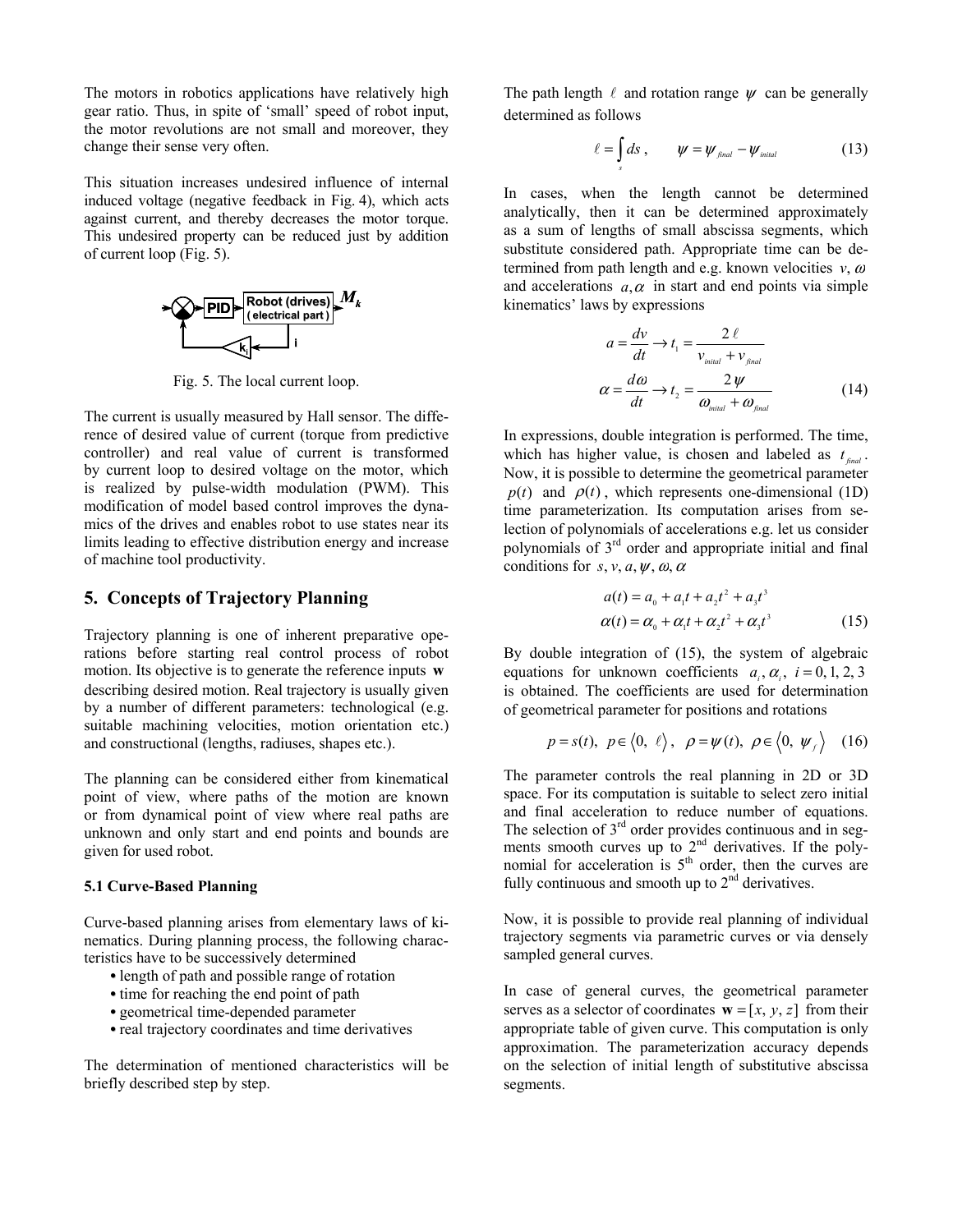#### **5.2 Point-to-Point Planning**

Point-to-Point planning is another way of preparing the desired values. The planning is based on dynamical relations involved in the model of considered robot. The time-parameterized trajectories are generated during simulation of specific control task.

The planning can be defined this way: "Let us have two points (start and end point) and presumptive time *T* , in which the real robot should perform the motion between those points. A path is free of hard constraints; only end-point should be achieved" (Fig. 6).



Fig. 6. Point-to-Point planning.

As a suitable way, predictive control can be used. It consists in the composition of the equations of predictions, which involve the dynamical robot model (5) and in minimization of quadratic criterion (8).

The criterion can include several adjustable parameters more:

$$
J_{k} = \sum_{j=N_{0}+1}^{N} \left| \left( \hat{\mathbf{y}}_{(k+j)} - \mathbf{w}_{(k+j)} \right) \mathbf{Q}_{y} \right|^{2} + \sum_{j=1}^{N_{u}} \left| \mathbf{u}_{(k+j-1)} \mathbf{Q}_{u} \right|^{2} \quad (17)
$$

i.e. the horizon *No* of initial criterion insensitivity and control horizon *Nu* ; and also the desired values **w** , which determine the transition from start to end point in the criterion. The values **w** considered here serve only for design trajectories, which represents real desired values used for real control.

In our case, the values **w** for planning correspond to end state, respectively, to the end position i.e.

$$
\mathbf{W} = [\mathbf{W}(k+j), \cdots \mathbf{W}(k+N)] \mid \mathbf{w}(k+j) = const., \quad j = No+1, \cdots N
$$
 (18)

To distribute the input energy in whole time interval determined by time  $T$ , i.e. to design the trajectory with suitably distributed energy, the parameters in the criterion are used.

If we set  $N = Nmax = T/Ts$  (*Ts* – suitable selected sampling) and  $No = N - k$ , where *k* is order of the model, then the quadratic criterion will consider only last *k* differences among predicted end-point and its reference value. The horizon *No* representing initial insensitivity determines number of free outputs, i.e. outputs without penalization, which enable the algorithm to shift the reaching the end point at later time (step), at time *T* ,

with appropriate distribution of input energy. Thus, the first term in the criterion includes only last *k* appropriate differences  $(\hat{\mathbf{v}}_{(k + j)} - \mathbf{w}_{(k + j)})$ .

Relating to the control horizon  $Nu$ , it fulfils  $Nu \leq N$ .  $Nu = N$  is its usual selection, which enables the system to reach the end point, but it does not provide the stabilization of control actions in it. When *Nu* < *N* together with equality condition that the last *N* − *Nu* control actions are designed to be equal, then the predictive control provides, except stabilization of the system in desired end point, also the stabilization of control actions in this point (motion).

In case of robots (nonlinear systems), during the trajectory design, the model parameters have to be changed according to current state with simultaneous progressively shortened horizon

 $N = N$ *max*, *Nmax* - 1, …, *Nmin* + 1, *Nmin*, *Nmin* > *k* (19)

The shortening provides that the time limit *T* is not overrun. The algorithm provides uniform distribution of the input energy in specified time *T* .

### **6. Simulative examples**

In this section, the simulative experiments will be shown on one planar parallel robot, which is prepared for top milling machine. Here, the desired trajectories designed according to previous section are used.

### **6.1 Description of Considered Parallel Robot**

For simulative tests, robot 'Moving Slide' was used. It is illustrated in Fig. 7. This robot represents horizontal planar parallel configuration, which has  $4 \times$  Rotational + Prismatic + Rotational joints. Moreover, it is redundantly actuated, because there are four drives for only three degreases of freedom. This feature furthermore improves robot stiffness.



Fig. 7. 4RPR parallel mechanism 'Moving Slide'.